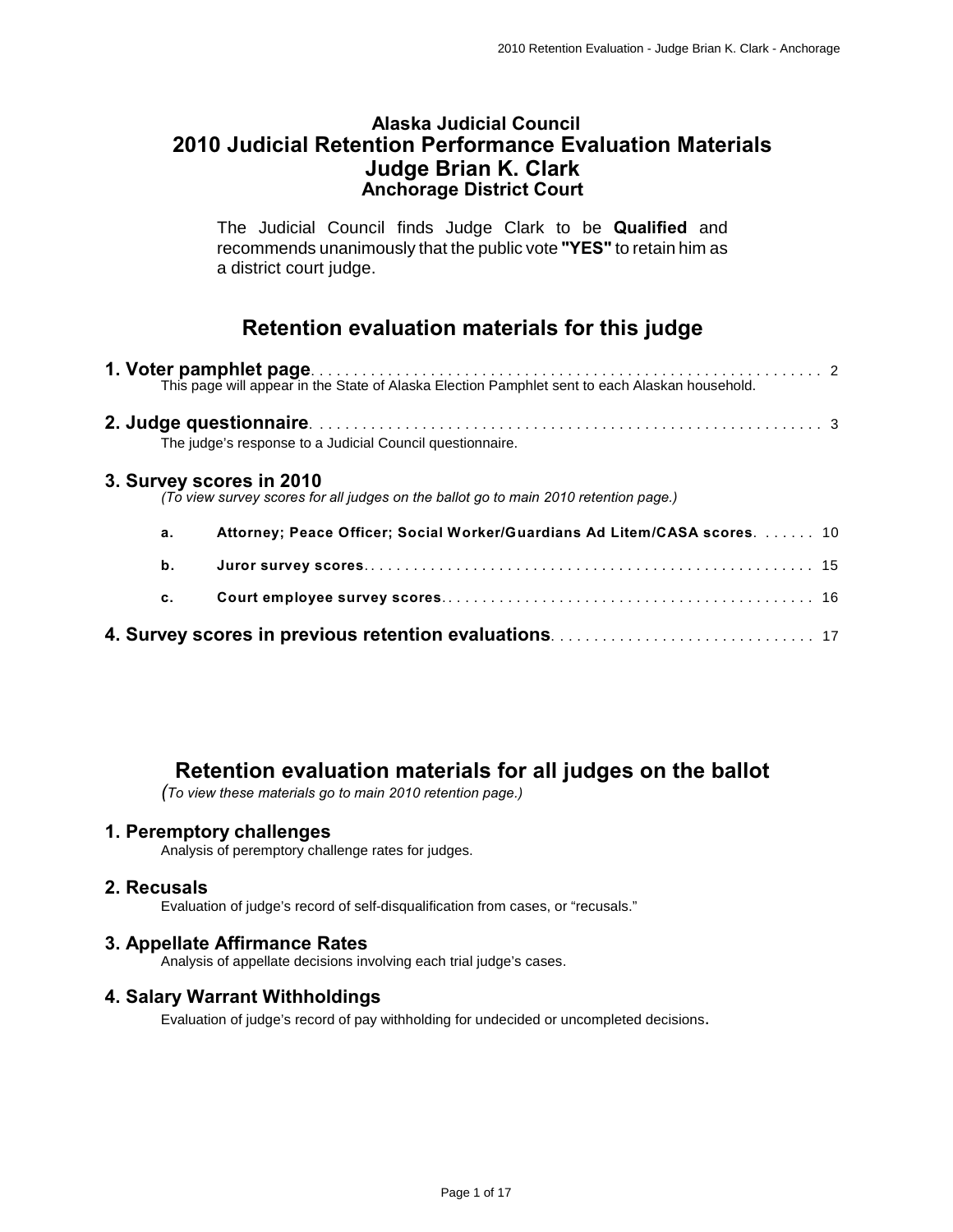# Alaska Judicial Council Recommendation Judge Brian K. Clark, District Court, Anchorage

#### **Judicial Council Recommendation 2010**

The Alaska Judicial Council is a non-partisan citizens' commission established by the Alaska constitution. Alaskan law requires the Council to evaluate judges' performance and authorizes the Council to recommend to voters whether judges should be retained in office. The Judicial Council reviews judges' integrity, diligence, legal ability, fairness, demeanor, ability to manage their caseloads, and overall performance of their judicial responsibilities in and out of the courtroom. The Judicial Council finds Judge Clark to be *Qualified* and recommends unanimously that the public vote **"YES"** to retain him as a district court judge.

#### **Judicial Council Evaluation**

The Judicial Council surveyed thousands of Alaskans including peace and probation officers, court employees, attorneys, jurors, social workers/guardians ad litem, and child advocates about the judges on the ballot. Respondents were asked to rate judicial performance and to submit comments. The Council also reviewed the ratings and observations of the Alaska Judicial Observers, independent community-based volunteers. The Council reviewed the judge's peremptory challenge, recusals, and appellate affirmance and reversal rates; any civil or criminal litigation involving the judge; APOC and court system conflict-of-interest statements; any disciplinary files involving the judge; and whether a judge's pay was withheld for an untimely decision. The Council reviewed other court records and investigated judicial conduct in specific cases. The Council interviewed some judges, attorneys, and court staff, and held a statewide public hearing to obtain comments about judges.

|               | <b>Attorney</b><br><b>Survey</b> | Peace<br><b>Officer</b><br><b>Survey</b> | Juror<br><b>Survey</b> | Court<br><b>Employee</b><br><b>Survey</b> | <b>Social Workers</b><br><b>Guardians ad Litem</b><br><b>CASAs</b> |
|---------------|----------------------------------|------------------------------------------|------------------------|-------------------------------------------|--------------------------------------------------------------------|
| Legal Ability | 4.3                              | ---                                      |                        | ---                                       | ---                                                                |
| Impartiality  | 4.4                              | 4.5                                      | 4.9                    | 4.7                                       | ---                                                                |
| Integrity     | 4.6                              | 4.6                                      |                        | 4.7                                       | ---                                                                |
| Temperament   | 4.5                              | 4.8                                      | 4.9                    | 4.7                                       | ---                                                                |
| Diligence     | 4.3                              | 4.6                                      | ---                    | 4.7                                       | ---                                                                |
| Overall       | 4.4                              | 4.6                                      | 4.9                    | 4.7                                       | $---$                                                              |



#### **Summary of Survey Information**

Survey respondents rated Judge Clark on the categories summarized in the table above, using 5 as the highest rating possible. The attorney rating for Judge Clark on overall performance was 4.4. Peace and probation officers gave Judge Clark a rating of 4.6. Jurors rated him 4.9 overall, and court employees gave him 4.7. No social workers, guardians ad litem or CASA volunteers rated Judge Clark. The Alaska Judicial Observers rated him 3.35.

## **Recommendation: Vote "YES" to retain Judge Brian K. Clark**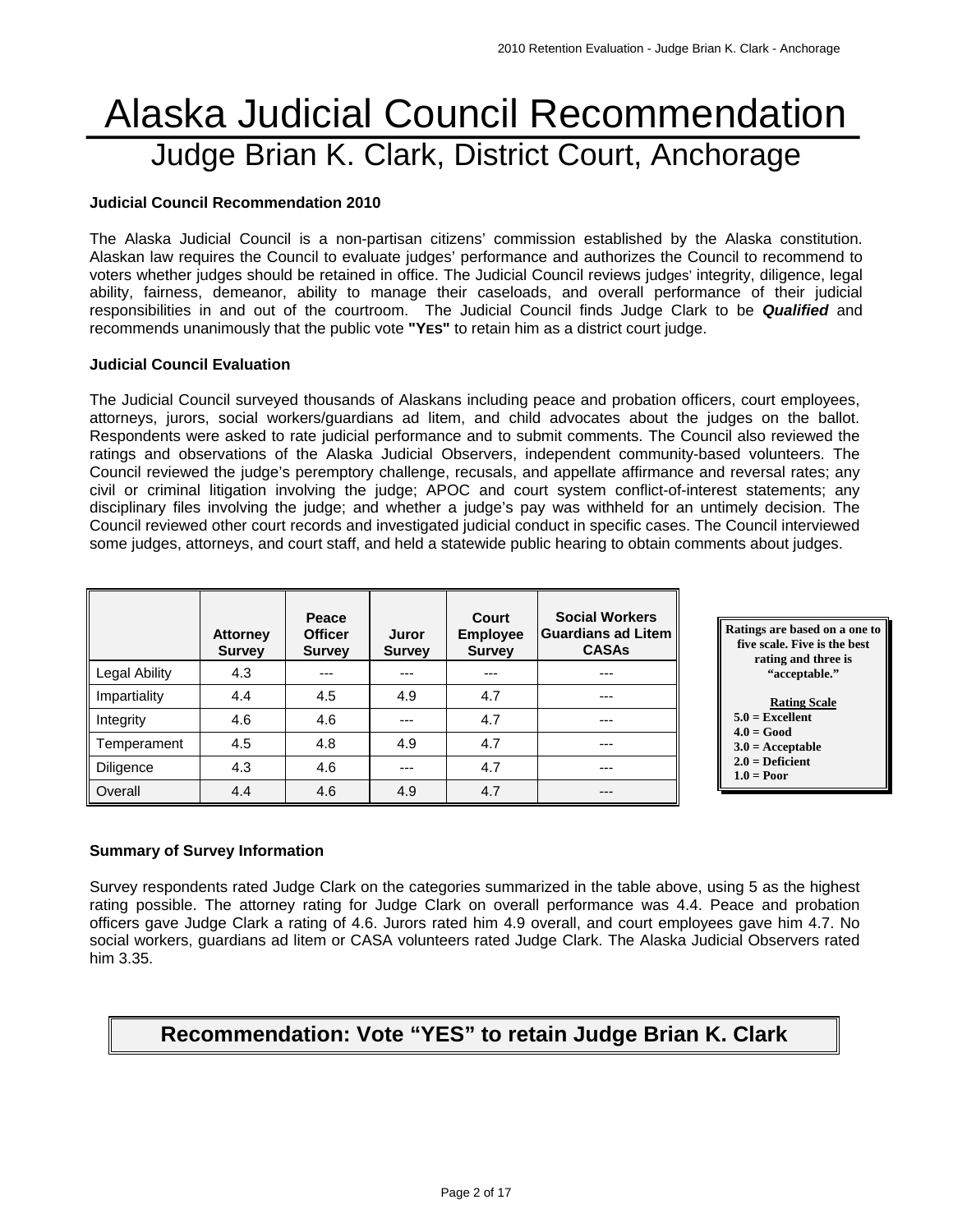## **RECEIVED**

NOV 27 2009

ALASKA JUDICIAL COUNCIL

## Alaska Judicial Council Questionnaire

## **Trial Judge** 2010 Candidates for Judicial Retention

#### October 23, 2010

<u>Brian K. Clark</u>  $\frac{D \cdot 6f}{C_{\text{out}}}$ 

- Please estimate your workload during your present term.  $\mathbf{1}$ .
	- $\frac{14}{83}$ % civil cases<br> $\frac{83}{8}$ % criminal cases a)  $14\%$  civil cases b)  $\frac{\#}{\#}$  of jury trials/year  $#$  of non-jury trials/year  $\overline{\hspace{1cm}}$  # of administrative appeals/year  $\frac{3}{3}$  % court administrative work 100 % Total

Please describe your participation on court/bar committees or other administrative activities  $2.$ during your current term of office.

I am on the criminal pattern jury instruction<br>committee. Thank had included administrative<br>and calendaring. I have coordinated the district<br>count mediation program / resurrected it.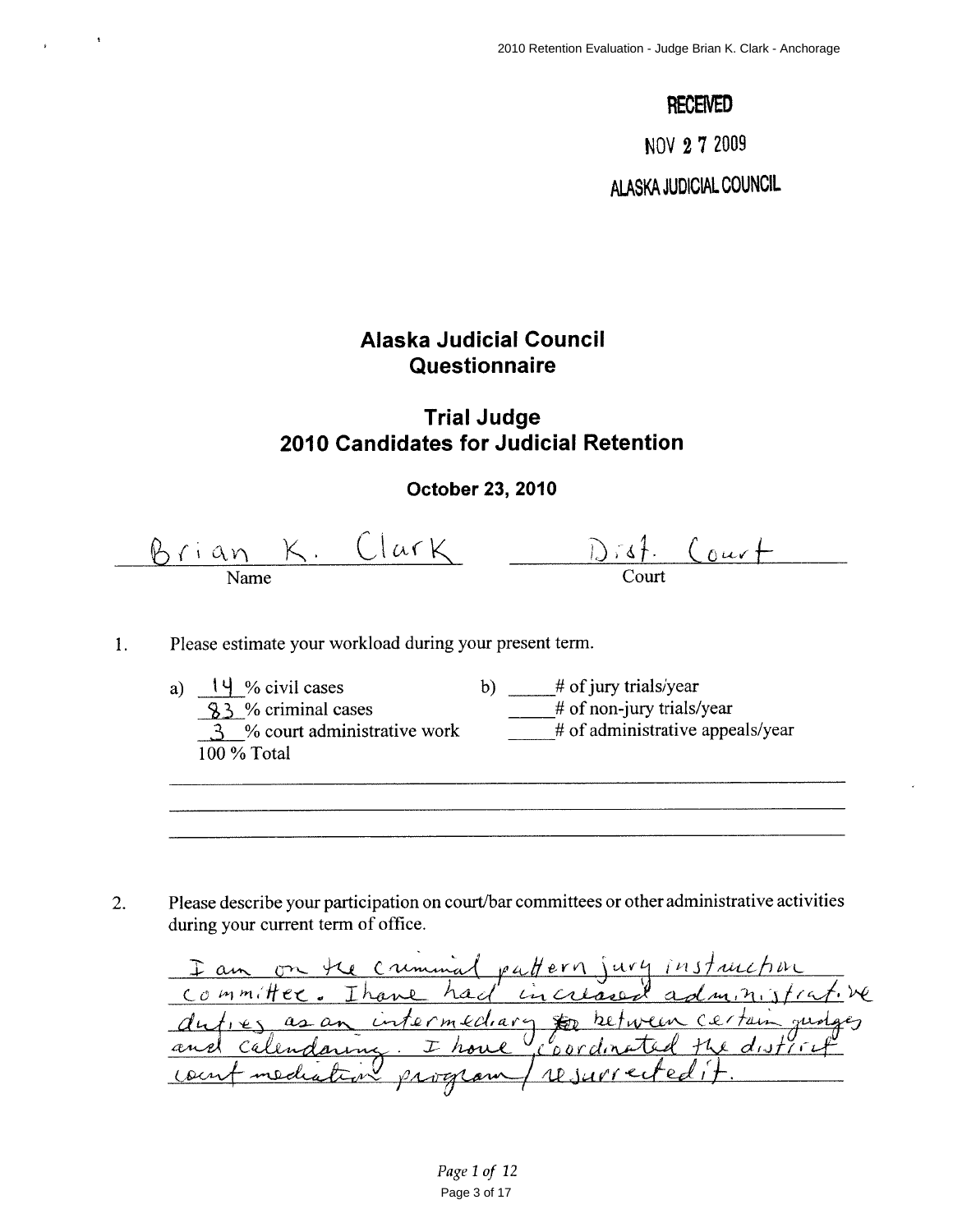Please assess, in one or two paragraphs, your judicial performance during your present term.  $3.$ Appropriate areas of comment could include: satisfaction with your judicial role, specific contributions to the judiciary or the field of law, increases in legal knowledge and judicial skills, or other measures of judicial abilities that you believe to be important.

enna  $x$ ri  $\bigcap$ G  $\left($ M  $\boldsymbol{0}$ Æ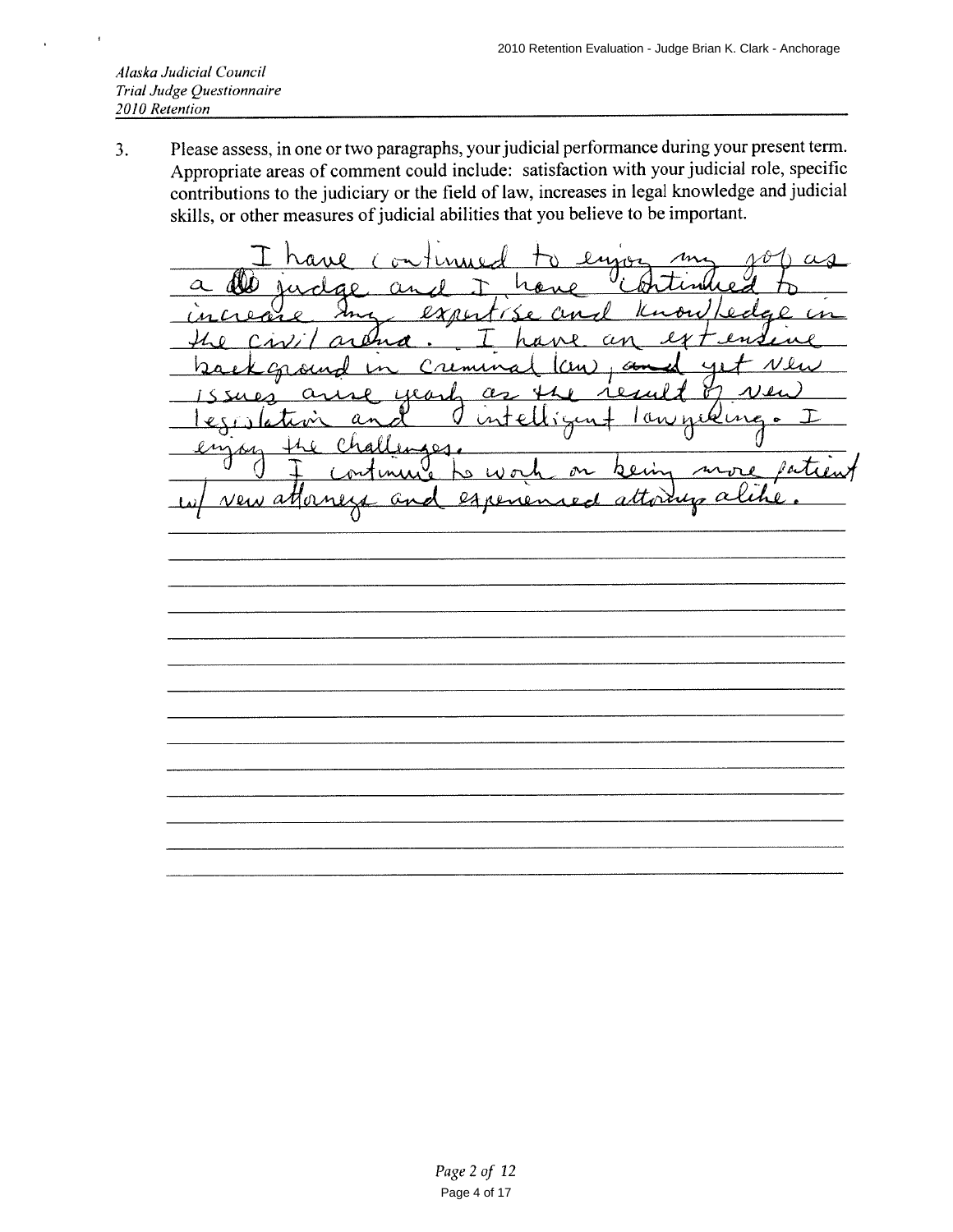- During your most recent term as a judge, have you: 4.
	- a) had a tax lien filed or other collection procedure instituted against you by federal, state,  $Yes \hspace{0.1cm} No \hspace{0.1cm}$ or local authorities?
	- b) been involved in a non-judicial capacity in any legal proceeding whether as a party or  $Yes \t No \t \sim \t$ . otherwise?

c) engaged in the practice of law (other than as a judge)?  $Yes \_\_\_\_No \_\_No \_\_$ .

d) held office in any political party? *Yes*  $\begin{array}{ccc} No & \sqrt{} \end{array}$ 

e) held any other local state or federal office? Yes \_\_\_\_\_\_\_ No  $\sqrt{2}$ .

- f) had any complaints, charges or grievances filed against you with the Alaska Commission on Judicial Conduct, the Alaska Bar Association, or with the Alaska Court System that resulted in public proceedings or sanctions? Yes \_\_\_\_\_\_\_ No  $\sqrt{2}$ .
- If your answer to any of the questions above is "yes," please give full details, including dates,  $5<sub>1</sub>$ facts, case numbers and outcomes.

Please provide any other information which you believe would assist the Council in 6. conducting its evaluations and in preparing its recommendations for the 2010 retention elections.

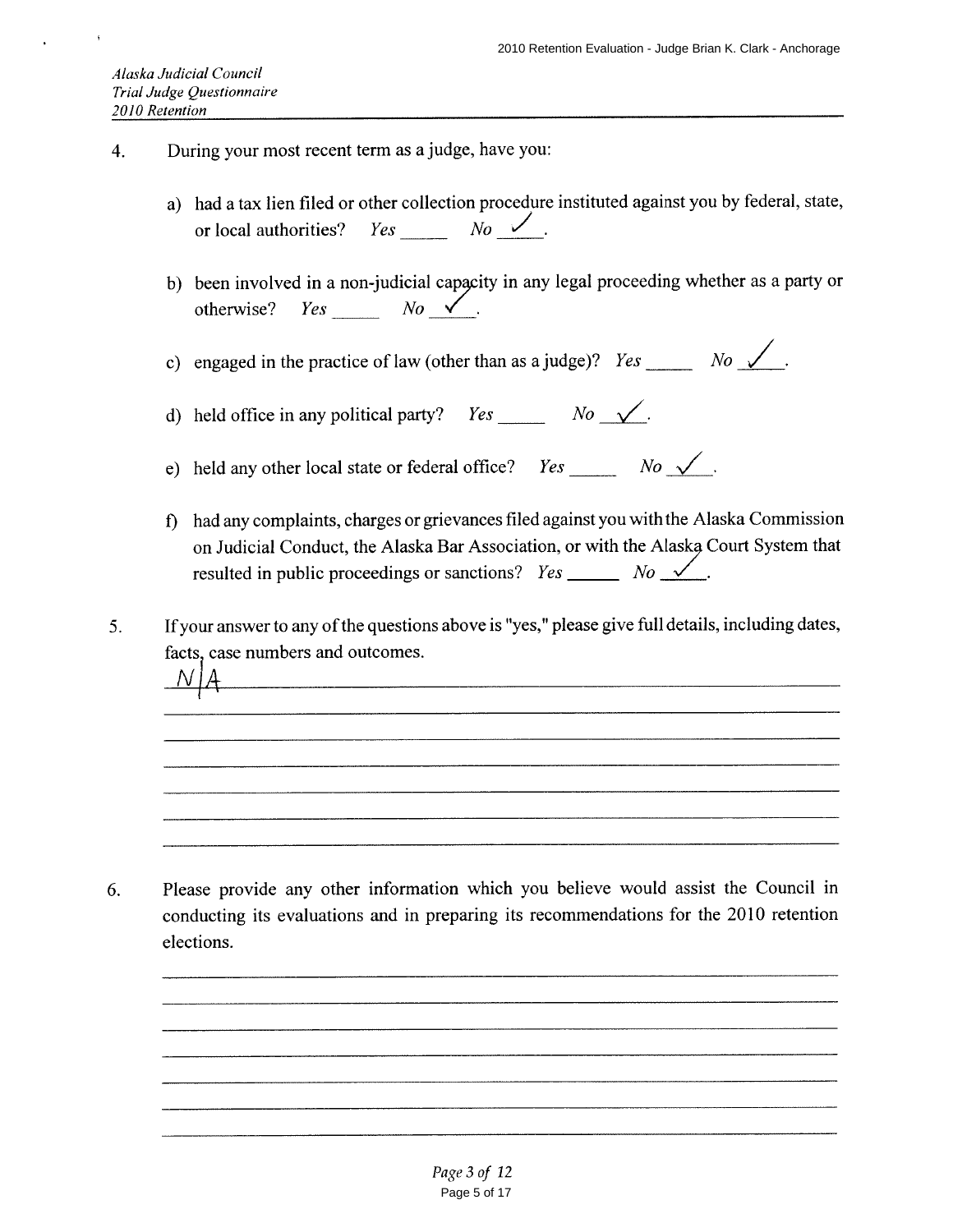Please list your three most recent jury trials including case names and numbers. Please list 7. the names, current addresses, including zip codes and suite numbers where applicable, and phone numbers of each attorney involved in these trials. (Attach additional pages if necessary.)

| Case              | Name: $K_{1}m$ Sun, the Case Number: $3A-v-0$ $7-46$ 79 Ci                 |                            |                                                                                                                                                                                                                                |
|-------------------|----------------------------------------------------------------------------|----------------------------|--------------------------------------------------------------------------------------------------------------------------------------------------------------------------------------------------------------------------------|
| v.                | Grian Saure                                                                |                            |                                                                                                                                                                                                                                |
|                   |                                                                            | <b>Attorneys Involved:</b> |                                                                                                                                                                                                                                |
| Name:             | Kevn Fitzguald                                                             |                            | Name: William English                                                                                                                                                                                                          |
| Address:          | $423\pi$<br>813                                                            |                            | $H^{\vee}$<br>Address: $310K5+$                                                                                                                                                                                                |
|                   | 99501<br>City, State, Zip: $\text{An}\mu$                                  | City, State, Zip: $And$    | 99501                                                                                                                                                                                                                          |
| Name:             |                                                                            |                            | Name: 2008. [2010]                                                                                                                                                                                                             |
| Address:          |                                                                            |                            |                                                                                                                                                                                                                                |
| City, State, Zip: |                                                                            |                            | City, State, Zip: 2008. Experience of the State of Table 1. The State of Table 1. The State of Table 1. The State of Table 1. The State of Table 1. The State of Table 1. The State of Table 1. The State of Table 1. The Stat |
|                   |                                                                            | <b>Case Number 2</b>       |                                                                                                                                                                                                                                |
| Case              | Name: $M \cup A$                                                           |                            | Case Number: $34\sqrt{-09}$ – $41\sqrt{2}$ Cr                                                                                                                                                                                  |
| ν.                | XО<br>01                                                                   |                            |                                                                                                                                                                                                                                |
|                   | <b>Attorneys Involved:</b>                                                 |                            |                                                                                                                                                                                                                                |
| Name:             | $Jody$ $Dwis$ __                                                           |                            | Name: James Gould                                                                                                                                                                                                              |
| Address:          | $v_{\text{W}}$ le <sup>th</sup> ste $210$ Address: $737$ M st.             |                            |                                                                                                                                                                                                                                |
|                   | City, State, Zip: $\frac{4u(h)}{9950}$ City, State, Zip: $\frac{4u(h)}{h}$ |                            | 99501                                                                                                                                                                                                                          |
| Name:             |                                                                            |                            |                                                                                                                                                                                                                                |
| Address:          |                                                                            |                            | Address:                                                                                                                                                                                                                       |
| City, State, Zip: |                                                                            |                            | City, State, Zip:                                                                                                                                                                                                              |
|                   | <b>Case Number 3</b>                                                       |                            |                                                                                                                                                                                                                                |
| Case              | Name: $50A$                                                                |                            | Cr.<br><b>Case Number:</b> $34N - D8 - 1315$                                                                                                                                                                                   |
| ν.                | $A_1b_5$                                                                   |                            |                                                                                                                                                                                                                                |
|                   | <b>Attorneys Involved:</b>                                                 |                            |                                                                                                                                                                                                                                |
| Name:             | - 1<br>$\approx$ So                                                        | Name:                      | $\Delta H$ $\sim$ $\sim$ $\Gamma$<br><u>Korutt</u><br><u> ATherine</u>                                                                                                                                                         |
| Address:          | $\frac{\delta H_{\rm e}}{\delta E}$<br><u>K St.</u><br>10<br>S ID          | Address:                   | sk Zup<br>$\omega$<br>$\mathcal{O}(\mathcal{O})$                                                                                                                                                                               |
| City, State, Zip: | 9<br>n (/                                                                  | City, State, Zip:          | Anct                                                                                                                                                                                                                           |
| Name:             |                                                                            | Name:                      |                                                                                                                                                                                                                                |
| Address:          |                                                                            | Address:                   |                                                                                                                                                                                                                                |
| City, State, Zip: |                                                                            | City, State, Zip:          |                                                                                                                                                                                                                                |

#### **Case Number 1**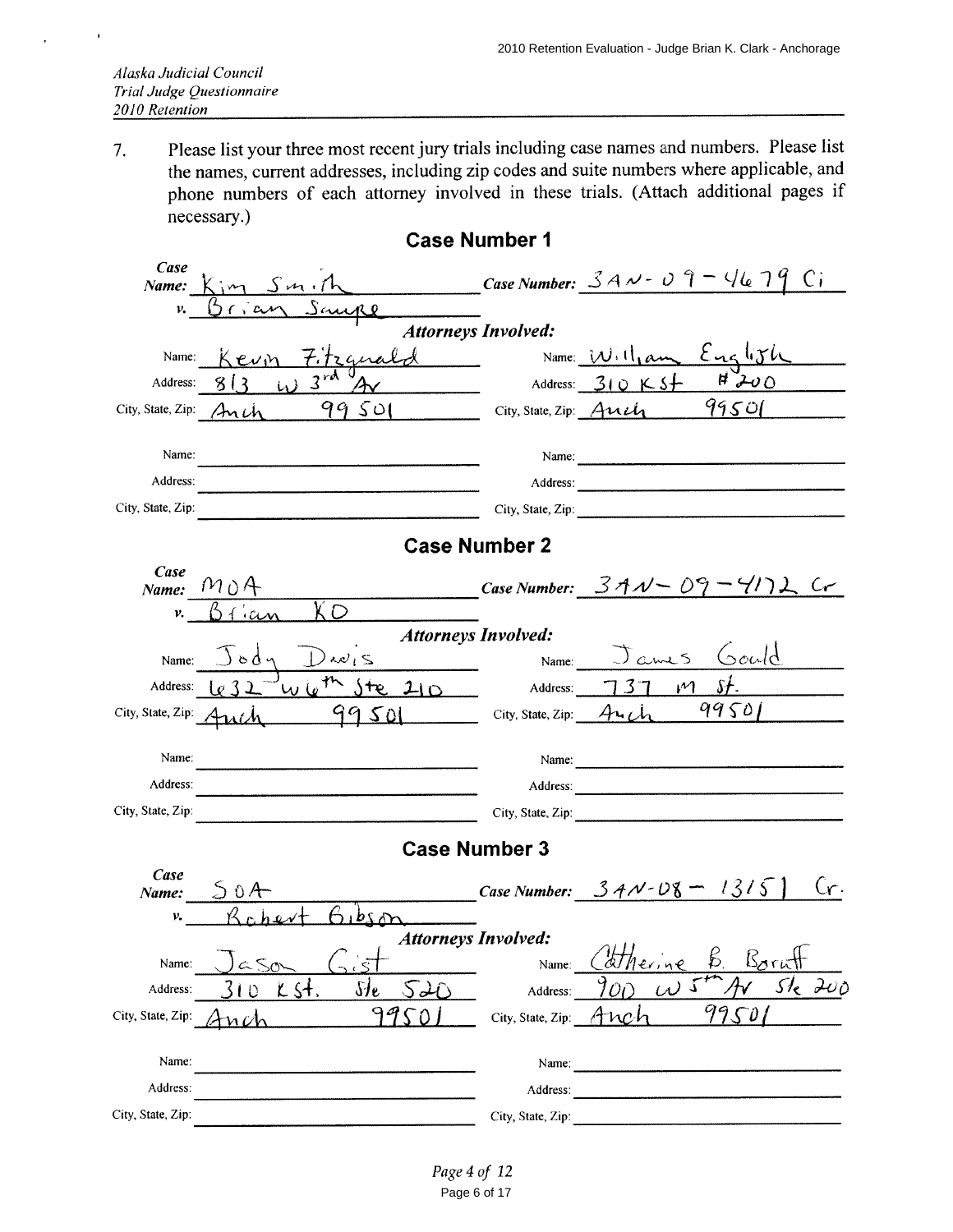Please list your three most recent non-jury trials including case names and numbers. Please 8. list the names, current addresses, including zip codes and suite numbers where applicable, and phone numbers of each attorney involved in your three most recent non-jury trials. (Attach additional pages if necessary.)

| Case<br>Paul Peterson<br>Name:                  | Case Number: $3A \vee 09 - 859$ S                                     |
|-------------------------------------------------|-----------------------------------------------------------------------|
| $v. \quad WEC$                                  |                                                                       |
|                                                 | <b>Attorneys Involved:</b>                                            |
| Peterson-pro per<br>Name: $\varphi_{\alpha\mu}$ | Name: $\bigsqcup$ $c$ Seph A. $P_0$ ll ock                            |
| Address:<br>AY<br>1869 J<br>32                  | Arctic Boulevard<br>$\sim$ Address: $335$                             |
| City, State, Zip: $ S e$ MN                     | $SU(342)$ City, State, Zip: Anch 99502                                |
| Name:                                           | Name:                                                                 |
| Address:                                        |                                                                       |
| City, State, Zip:                               | City, State, Zip:                                                     |
|                                                 | <b>Case Number 2</b>                                                  |
| Case                                            |                                                                       |
|                                                 | Name: $G\alpha v_1$ Manson Case Number: $3AV - D7 - 4642/a228$        |
| Alema                                           | <b>Attorneys Involved:</b>                                            |
| Name: Steve Smith                               | Name: $L$ <i>isq</i> $K$ <sub>p</sub> sano                            |
|                                                 | Address: 1029 W 3 <sup>rd</sup> AV Slc 250 Address: 330 L St. Slc 200 |
| City, State, Zip: Anch $99501$                  | 9950<br>$City$ , State, Zip: Anch                                     |
|                                                 |                                                                       |
| Name:                                           | Name:                                                                 |
| Address:                                        | Address:                                                              |
| City, State, Zip:                               | City, State, Zip: Electric City, State, Zip:                          |
|                                                 | <b>Case Number 3</b>                                                  |
| Case                                            | Case Number: $\frac{3A N - 09 - 026 \lambda}{s}$                      |
| Westervel<br>Name:<br>$v. \mathcal{M}_{(3)}$ or |                                                                       |
|                                                 | <b>Attorneys Involved:</b>                                            |
| Name:<br>r en                                   | lah'<br>rank<br>Name:                                                 |
| Address:                                        | <u>ste 203</u><br>5 <sub>1</sub><br>380<br>Address:                   |
| 9950<br>City, State, Zip:                       | 9950<br>City, State, Zip: $\lim_{\Delta}$                             |
|                                                 |                                                                       |
| Name:                                           | Name:                                                                 |
| Address:                                        | Address:                                                              |
| City, State, Zip:                               | City, State, Zip:                                                     |

**Case Number 1**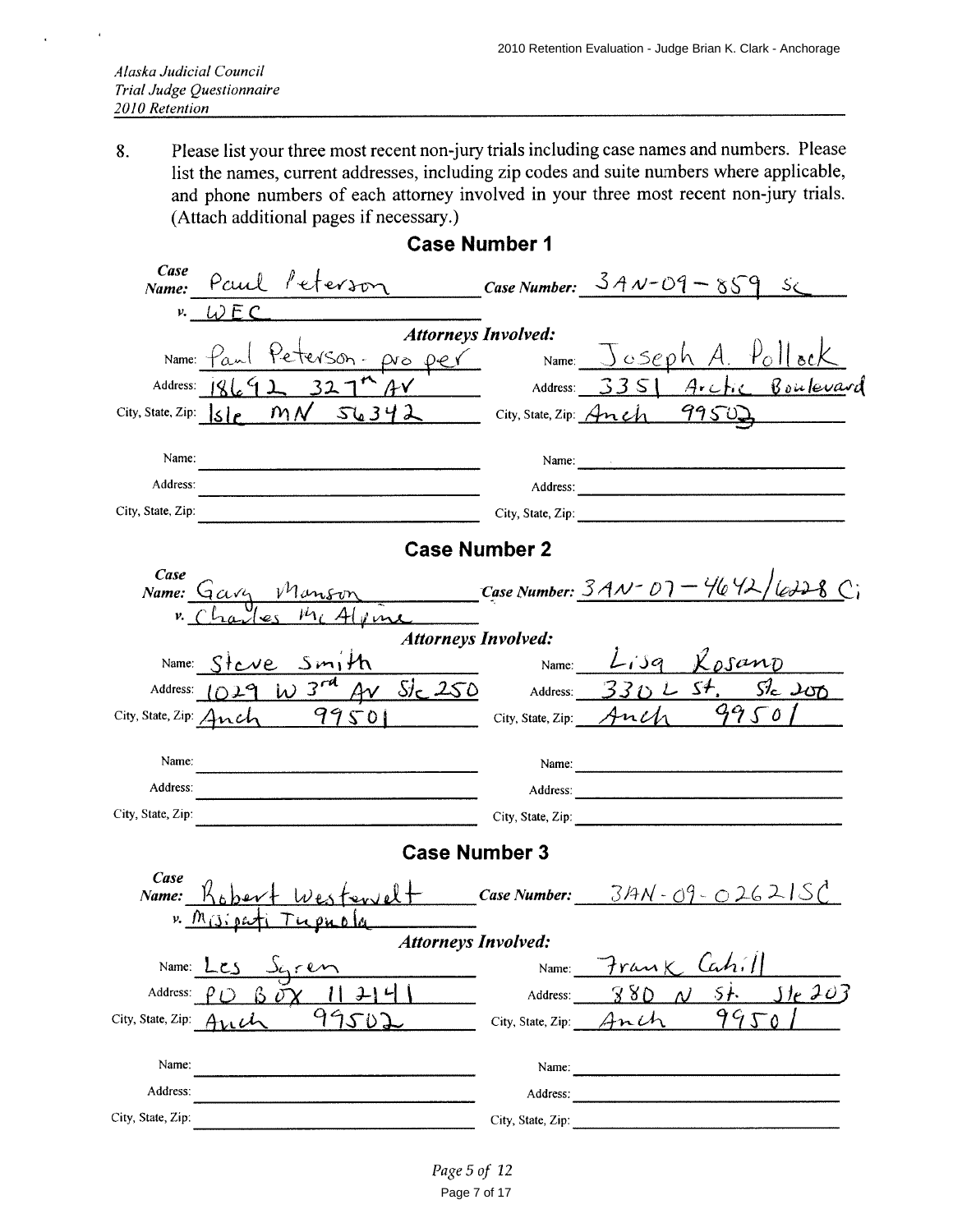Please list your three most recent cases, including case names and numbers, which did not 9. go to trial, but on which you did significant work (such as settlement conference, hearings, motion work, etc.). Please list the names, current addresses, including zip codes and suite numbers where applicable, and phone numbers of each attorney involved in your three most recent non-jury trials. (Attach additional pages if necessary.)

**Case Number 1** 

| Case<br>Name:     | MUA                                      |                                     | Case Number: $34N - 09 - 153$ (r.                              |
|-------------------|------------------------------------------|-------------------------------------|----------------------------------------------------------------|
| $v_{\cdot}$ (     | Kasprzyk<br>$h \times h \times h \times$ |                                     |                                                                |
|                   | <b>Attorneys Involved:</b>               |                                     |                                                                |
| Name:             |                                          |                                     | Name: $I$ $e$ $v$ $u$                                          |
| Address:          | $s^{th}$ Av Ste 210                      | Address:                            | $\overline{M_{AV}}$ $Sl_{e}$ 206                               |
| City, State, Zip: | 99501                                    | City, State, Zip: $\mathcal{A}$ nch | 99501                                                          |
| Name:             |                                          |                                     | Name:                                                          |
| Address:          |                                          |                                     |                                                                |
| City, State, Zip: |                                          |                                     |                                                                |
|                   | <b>Case Number 2</b>                     |                                     |                                                                |
| Case<br>Name:     | $M_04$                                   |                                     | Case Number: $34N - 06 - 6$ $4980$                             |
| v.                | cy Sorenson                              |                                     |                                                                |
|                   | <b>Attorneys Involved:</b>               |                                     |                                                                |
| Name:             |                                          | Name:                               |                                                                |
| Address:          | $\leq$ 2.0 $\geq$<br>$\alpha$ - $\alpha$ |                                     | HeA0<br>Address: $750$ West                                    |
| City, State, Zip: |                                          |                                     | City, State, Zip: 4nch 99501                                   |
| Name:             |                                          |                                     | Name:                                                          |
| Address:          |                                          |                                     |                                                                |
| City, State, Zip: |                                          |                                     | City, State, Zip: 2008. Experience of the State of Table 2014. |
|                   | <b>Case Number 3</b>                     |                                     |                                                                |
| Case<br>Name:     | $M_0/4$<br>$\circledast$                 |                                     | Case Number: $3AN-08 - 679L$                                   |
| ν.                | 0ah                                      |                                     |                                                                |
|                   | <b>Attorneys Involved:</b>               |                                     | the contract of the contract of the                            |
| Name:             |                                          | Name:                               | ms0<br>hristina                                                |
| Address:          |                                          | Address:                            | $3 - 620$<br>sle<br>$\mathfrak{D}$ .<br>nond<br>X()i           |
| City, State, Zip: |                                          | City, State, Zip: $A \cap C$        | 99515                                                          |
| Name:             |                                          | Name:                               |                                                                |
| Address:          |                                          | Address:                            |                                                                |
| City, State, Zip: |                                          | City, State, Zip:                   |                                                                |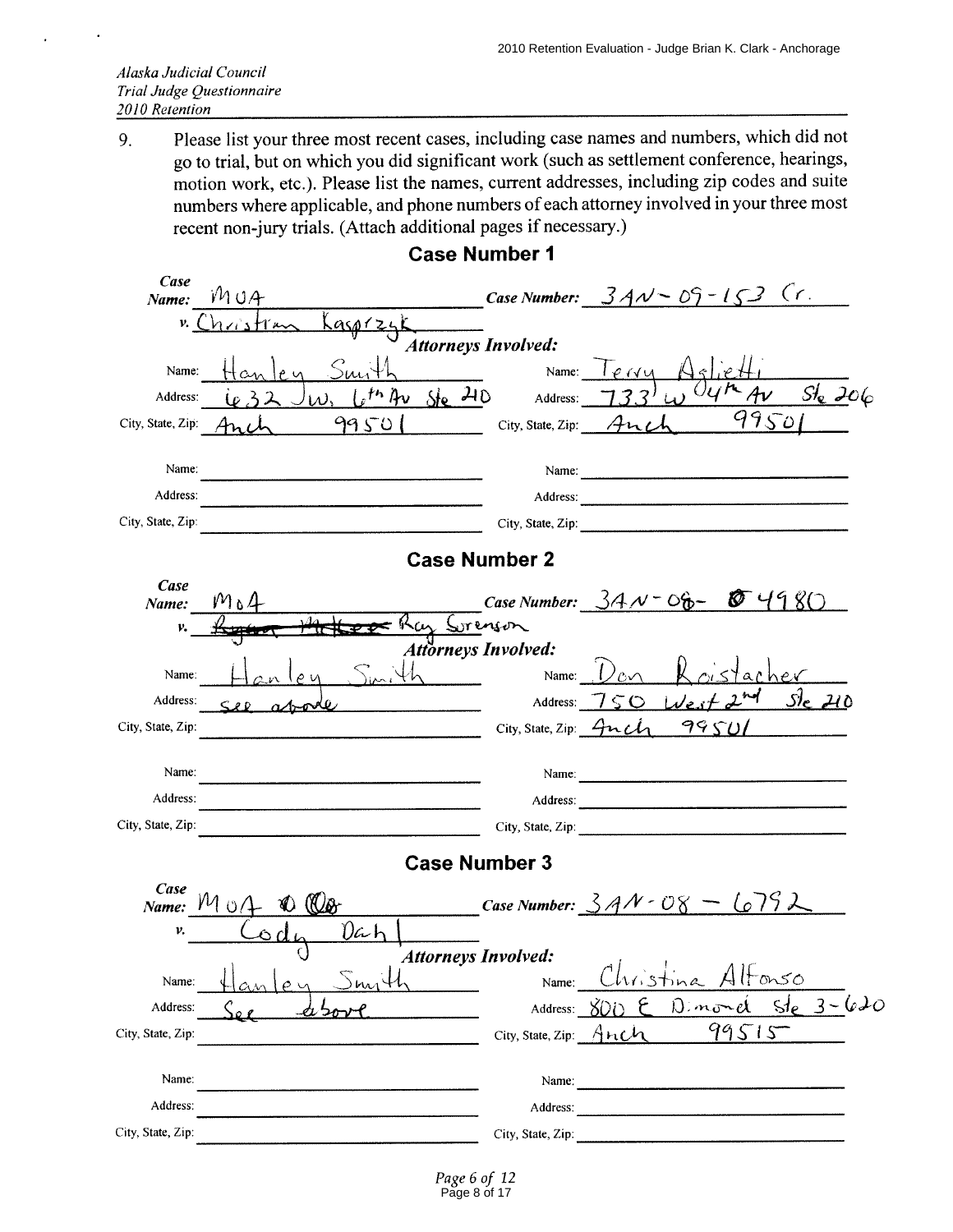Optional: If you deem it helpful to the Council, please list up to three other cases during 10. your past term in which you believe your work was particularly noteworthy. Please list the names, current addresses, including zip codes and suite numbers where applicable, and phone numbers of each attorney involved in these cases. (Attach additional pages if necessary.)

|                                                          | <b>Case Number 1</b>                                                                                                                                                                                                           |  |
|----------------------------------------------------------|--------------------------------------------------------------------------------------------------------------------------------------------------------------------------------------------------------------------------------|--|
|                                                          |                                                                                                                                                                                                                                |  |
| $\mathcal{V}$ , which is a construction of $\mathcal{V}$ |                                                                                                                                                                                                                                |  |
|                                                          | <b>Attorneys Involved:</b>                                                                                                                                                                                                     |  |
| Name:                                                    | Name: 2008.000 million and 2008.000 million and 2008.000 million and 2008.000 million and 2008.000 million and 2008.000 million and 2008.000 million and 2008.000 million and 2008.000 million and 2008.000 million and 2008.0 |  |
| Address:                                                 |                                                                                                                                                                                                                                |  |
| City, State, Zip:                                        |                                                                                                                                                                                                                                |  |
| Name:                                                    |                                                                                                                                                                                                                                |  |
| Address:                                                 |                                                                                                                                                                                                                                |  |
| City, State, Zip:                                        |                                                                                                                                                                                                                                |  |
|                                                          | <b>Case Number 2</b>                                                                                                                                                                                                           |  |
|                                                          |                                                                                                                                                                                                                                |  |
| v.                                                       |                                                                                                                                                                                                                                |  |
|                                                          | <b>Attorneys Involved:</b>                                                                                                                                                                                                     |  |
| Name:                                                    | <u> 1980 - Jan Barnett, fransk politiker (d. 1980)</u>                                                                                                                                                                         |  |
| Address:                                                 |                                                                                                                                                                                                                                |  |
| City, State, Zip:                                        | City, State, Zip: 2008. 2009. 2009. 2010. 2010. 2010. 2010. 2010. 2010. 2010. 2010. 2010. 2010. 2010. 2010. 20                                                                                                                 |  |
| Name:                                                    |                                                                                                                                                                                                                                |  |
| Address:                                                 |                                                                                                                                                                                                                                |  |
| City, State, Zip:                                        |                                                                                                                                                                                                                                |  |
|                                                          | <b>Case Number 3</b>                                                                                                                                                                                                           |  |
| Case Name: $\frac{1}{2}$ Manual Case Name:               |                                                                                                                                                                                                                                |  |
| ν.                                                       |                                                                                                                                                                                                                                |  |
|                                                          | <b>Attorneys Involved:</b>                                                                                                                                                                                                     |  |
| Name:                                                    | Name:                                                                                                                                                                                                                          |  |
| Address:                                                 | Address:                                                                                                                                                                                                                       |  |
| City, State, Zip:                                        | City, State, Zip:                                                                                                                                                                                                              |  |
| Name:                                                    |                                                                                                                                                                                                                                |  |
| Address:                                                 | Address:                                                                                                                                                                                                                       |  |
| City, State, Zip:                                        | City, State, Zip:                                                                                                                                                                                                              |  |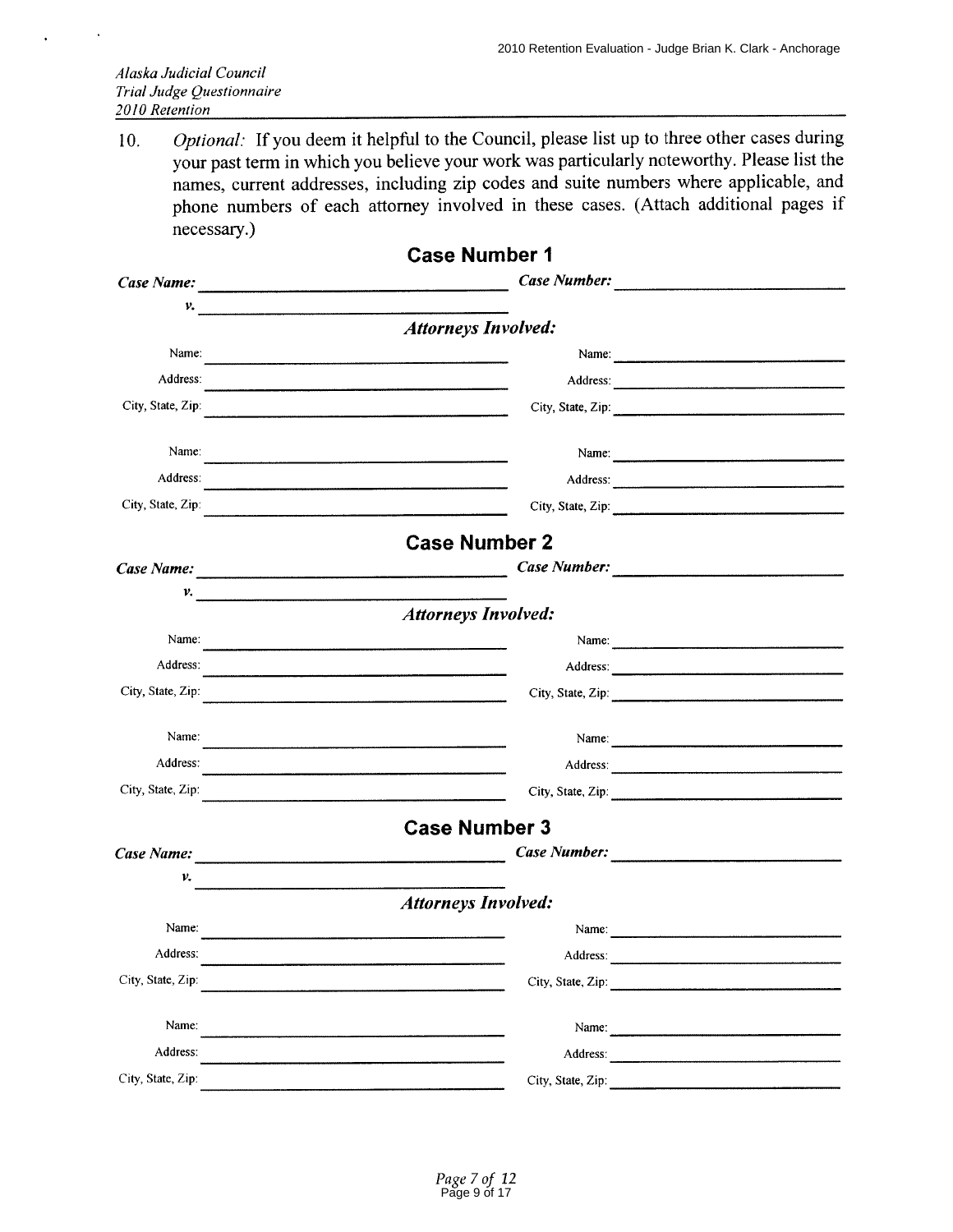## **Third Judicial District Brian K. Clark – Anchorage District Court**

#### **Summary Sheet and Detailed Survey Scores**

#### *Summary of survey information*

Judge Clark's detailed survey scores follow. Attorneys rated him 4.4 on overall performance. Peace and probation officers rated him 4.6 overall. He was not rated by any social workers, Guardians ad Litem or CASA volunteers.

|               | <b>Attorney Survey</b><br>$N = 127$ | <b>Peace Officer</b><br><b>Survey</b><br>$N=21$ |
|---------------|-------------------------------------|-------------------------------------------------|
| Legal Ability | 4.3                                 |                                                 |
| Impartiality  | 4.4                                 | 4.5                                             |
| Integrity     | 4.6                                 | 4.6                                             |
| Temperament   | 4.5                                 | 4.8                                             |
| Diligence     | 4.3                                 | 4.6                                             |
| Overall       | 4.4                                 | 4.6                                             |

#### *The Judicial Council's Evaluation Process*

State law requires the Judicial Council to evaluate each judge standing for retention, and to report its evaluations to the voters. The three surveys reported here are an important part of the Council's evaluations. The Council also considers survey ratings by jurors and court employees, public comments, and the ratings by the independent citizen volunteers at Alaska Judicial Observers. Along with the personal observations of the hundreds of people who had direct professional experience with the judge, the Council reviews any litigation involving the judge, conflict of interest records, public disciplinary files, and indicators of judicial performance such as appellate affirmances and reversals, and peremptory challenges and recusals. All of the evaluation information about the judge is on the Council's website at www.ajc.state.ak.us.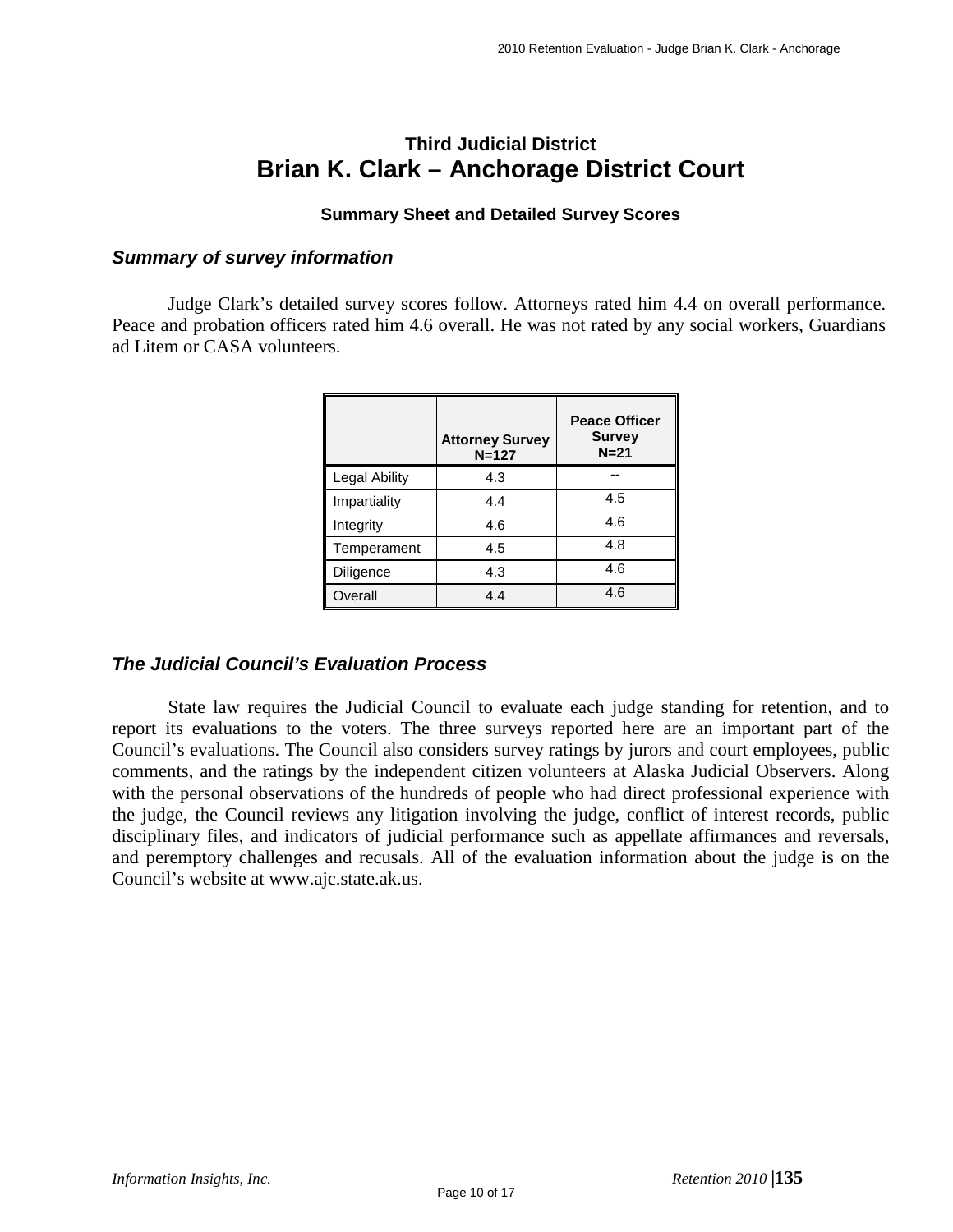## **District Court Judge Brian K. Clark**

#### **A. Alaska Bar Association**

## **Demographic Description**

|                                  |                                       | N              | $\frac{0}{0}$ |
|----------------------------------|---------------------------------------|----------------|---------------|
| <b>Type of Practice</b>          |                                       |                |               |
|                                  | No Response                           | $\overline{4}$ | 2.8%          |
|                                  | Private, Solo                         | 32             | 22.7%         |
|                                  | Private, 2-5 Attorneys                | 23             | 16.3%         |
|                                  | Private, 6+ Attorneys                 | 13             | 9.2%          |
|                                  | Private, Corporate Employee           | 3              | 2.1%          |
|                                  | Judge or Judicial Officer             | 24             | 17.0%         |
|                                  | Government                            | 37             | 26.2%         |
|                                  | Public Service Agency or Organization | $\overline{4}$ | 2.8%          |
|                                  | (Not Govt)                            |                |               |
|                                  | Other                                 | $\mathbf{1}$   | .7%           |
| <b>Length of Alaska Practice</b> |                                       |                |               |
|                                  | No Response                           | 6              | 4.3%          |
|                                  | 5 Years or fewer                      | 17             | 12.1%         |
|                                  | 6 to 10 years                         | 11             | 7.8%          |
|                                  | 11 to 15 years                        | 22             | 15.6%         |
|                                  | 16 to 20 years                        | 17             | 12.1%         |
|                                  | 21 years or more                      | 68             | 48.2%         |
| Gender                           |                                       |                |               |
|                                  | No Response                           | 6              | 4.3%          |
|                                  | Male                                  | 86             | 61.0%         |
|                                  | Female                                | 49             | 34.8%         |
| <b>Cases Handled</b>             |                                       |                |               |
|                                  | No Response                           | $\overline{4}$ | 2.8%          |
|                                  | Prosecution                           | 16             | 11.3%         |
|                                  | <b>Mainly Criminal</b>                | 18             | 12.8%         |
|                                  | Mixed Criminal & Civil                | 44             | 31.2%         |
|                                  | <b>Mainly Civil</b>                   | 57             | 40.4%         |
|                                  | Other                                 | $\overline{2}$ | 1.4%          |
| <b>Location of Practice</b>      |                                       |                |               |
|                                  | No Response                           | 3              | 2.1%          |
|                                  | <b>First District</b>                 | $-$            | 0.0%          |
|                                  | <b>Second District</b>                | $-$            | 0.0%          |
|                                  | <b>Third District</b>                 | 131            | 92.9%         |
|                                  | <b>Fourth District</b>                | 5              | 3.5%          |
|                                  | Outside of Alaska                     | $\overline{2}$ | 1.4%          |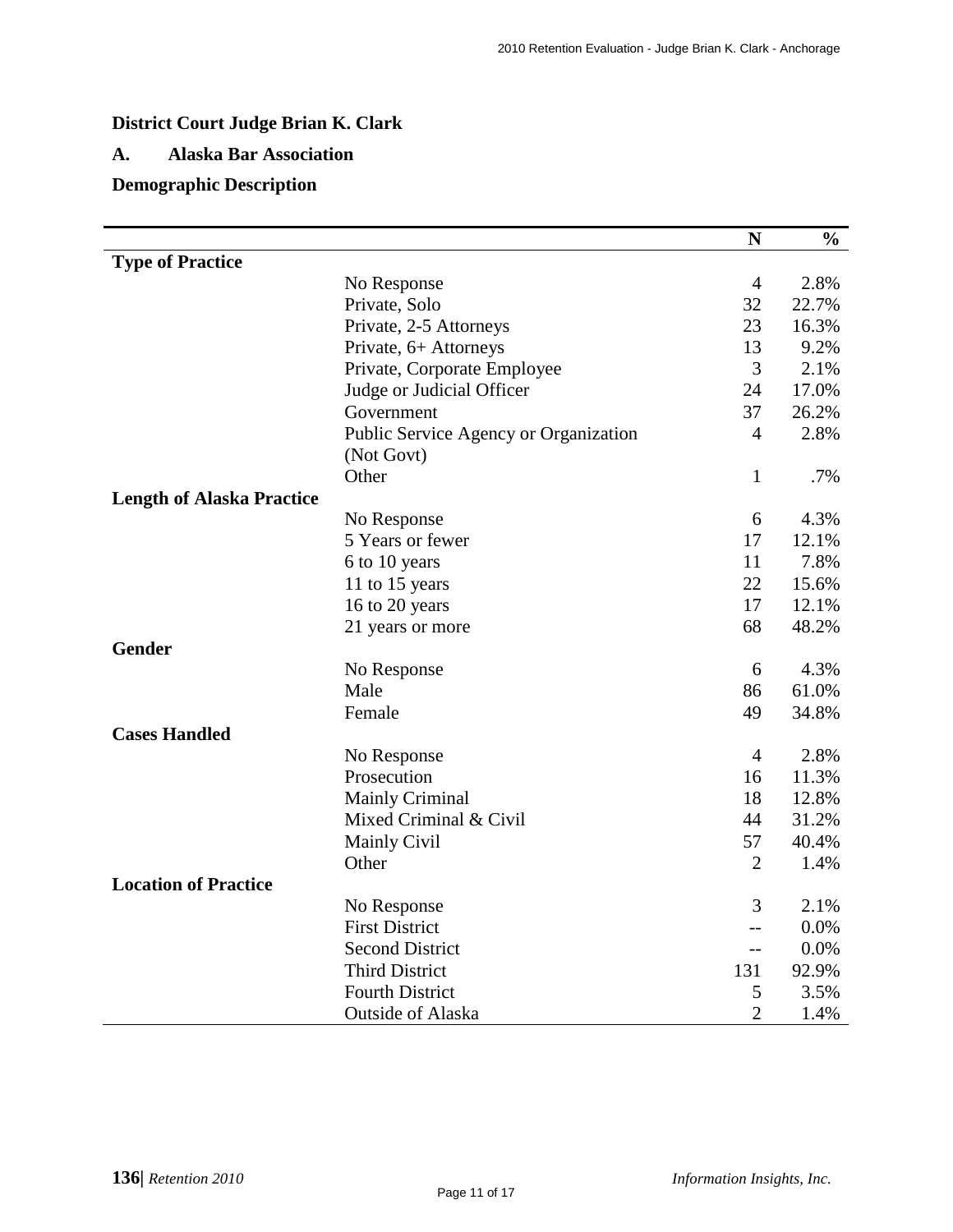|                                    | Legal          |                  | Impartiality/               |                  | <b>Judicial</b>          |                  |                                               |                  |                                               |                  | <b>Overall</b>    |                  |
|------------------------------------|----------------|------------------|-----------------------------|------------------|--------------------------|------------------|-----------------------------------------------|------------------|-----------------------------------------------|------------------|-------------------|------------------|
|                                    | <b>Ability</b> |                  | <b>Fairness</b>             |                  | <b>Integrity</b>         |                  | <b>Temperament</b>                            |                  | <b>Diligence</b>                              |                  | <b>Evaluation</b> |                  |
|                                    | Mean           | N                | Mean                        | N                | Mean                     | N                | Mean                                          | N                | Mean                                          | N                | Mean              | N                |
| <b>Basis for Evaluation</b>        |                |                  |                             |                  |                          |                  |                                               |                  |                                               |                  |                   |                  |
| No Response                        |                | $\mathfrak 2$    |                             | $\mathbf{1}$     |                          | $\mathbf{1}$     |                                               | $\mathbf{1}$     |                                               | $\sqrt{2}$       |                   | 2                |
| <b>Direct Professional</b>         | 4.3            | 127              | 4.4                         | 128              | 4.6                      | 128              | 4.5                                           | 128              | 4.3                                           | 127              | 4,4               | 127              |
| Professional Reputation            | 4.5            | 6                | 4.7                         | 6                | 4.8                      | 6                | 4.7                                           | 6                | 4.4                                           | 5                | 4.7               | 6                |
| <b>Other Personal Contacts</b>     | 4.6            | 5                | 4.8                         | 5                | 4.8                      | 5                | 4.8                                           | 5                | 4.6                                           | 5                | 4.6               | 5                |
| <b>Type of Practice</b>            |                |                  |                             |                  |                          |                  |                                               |                  |                                               |                  |                   |                  |
| No Response                        |                | $\boldsymbol{0}$ |                             | $\boldsymbol{0}$ |                          | $\mathbf{1}$     |                                               | $\boldsymbol{0}$ |                                               | $\boldsymbol{0}$ |                   | $\boldsymbol{0}$ |
| Private, Solo                      | 4.3            | 30               | 4.4                         | 30               | 4.6                      | 30               | 4.5                                           | 30               | 4.3                                           | 30               | 4.4               | 30               |
| Private, 2-5 Attorneys             | 4.1            | 22               | 4.3                         | 23               | 4.5                      | 23               | 4.5                                           | 23               | 4.1                                           | 23               | 4.2               | 22               |
| Private, 6+ Attorneys              | 4.3            | 11               | 4.2                         | 11               | 4.4                      | 11               | 4.3                                           | 12               | 4.2                                           | 11               | 4.3               | 11               |
| Private, Corporate Employee        | 3.5            | $\mathbf{2}$     | 3.5                         | $\overline{c}$   | 3.5                      | $\mathbf{2}$     | 4.0                                           | $\overline{c}$   | 3.5                                           | $\overline{c}$   | 3.5               | $\overline{2}$   |
| Judge or Judicial Officer          | 4.4            | 23               | 4.6                         | 23               | 4.7                      | 23               | 4.6                                           | 23               | 4.3                                           | 23               | 4.5               | 23               |
| Government                         | 4.5            | 32               | 4.6                         | 32               | 4.7                      | 32               | 4.6                                           | 32               | 4.6                                           | 31               | 4.6               | 32               |
| Public Service Agency or           |                |                  |                             |                  |                          |                  |                                               |                  |                                               |                  |                   |                  |
| Organization (Not Govt)            | 5.0            | 4                | 5.0                         | 4                | 5.0                      | $\overline{4}$   | 5.0                                           | 4                | 5.0                                           | $\overline{4}$   | 5.0               | $\overline{4}$   |
| Other                              | 30             | $\mathbf{1}$     | 2.0                         | $\mathbf{1}$     | 4.0                      | 1                | 44                                            | $\overline{0}$   | 4.0                                           | 1                | 3.0               | $\mathbf{1}$     |
| <b>Years of Practice in Alaska</b> |                |                  |                             |                  |                          |                  |                                               |                  |                                               |                  |                   |                  |
| No Response                        |                | $\boldsymbol{2}$ |                             | $\mathbf{1}$     |                          | 1                |                                               | 1                |                                               | $\mathbf{1}$     |                   | $\mathfrak{2}$   |
| 5 Years or fewer                   | 4.3            | 17               | 4.4                         | 17               | 4.5                      | 17               | 4.4                                           | 17               | 4.3                                           | 16               | 4.4               | 17               |
| 6 to 10 years                      | 4.3            | 10               | 4.4                         | 10               | 4.4                      | 10               | 4.5                                           | 10               | 4.2                                           | 10               | 4.2               | 10               |
| 11 to 15 years                     | 4.3            | 18               | 4.5                         | 18               | 4.6                      | 18               | 4.7                                           | 18               | 4.6                                           | 18               | 4.6               | 18               |
| 16 to 20 years                     | 4.8            | 17               | 4.8                         | 17               | 4.9                      | 17               | 4.8                                           | 17               | 4.7                                           | 17               | 4.8               | 17               |
| 21 years or more                   | 4.2            | 61               | 4.4                         | 62               | 4.6                      | 62               | 4.5                                           | 62               | 4.2                                           | 62               | 4.3               | 61               |
| Gender                             |                |                  |                             |                  |                          |                  |                                               |                  |                                               |                  |                   |                  |
| No Response                        |                | $\mathbf{1}$     |                             | $\boldsymbol{0}$ |                          | $\boldsymbol{0}$ |                                               | 1                |                                               | $\boldsymbol{0}$ |                   | -1               |
| Male                               | 4.3            | 80               | 4.4                         | 81               | 4.6                      | 81               | 4.5                                           | 80               | 4.3                                           | 81               | 4.4               | 80               |
| Female                             | 4.5            | 43               | 4.6                         | 43               | 4.7                      | 43               | 4.6                                           | 44               | 4.5                                           | 42               | 4.6               | 43               |
| <b>Cases Handled</b>               |                |                  |                             |                  |                          |                  |                                               |                  |                                               |                  |                   |                  |
| No Response                        |                | $\theta$         |                             | $\boldsymbol{0}$ |                          | $\boldsymbol{0}$ |                                               | 0                |                                               | $\boldsymbol{0}$ |                   |                  |
| Prosecution                        | 4.6            | 14               | 4.5                         | 14               | 4.7                      | 14               | 4.4                                           | 14               | 4.6                                           | 13               | 4.6               | 14               |
| Mainly Criminal                    | 4.3            | 18               | 4.4                         | 18               | 4.7                      | 18               | 4.7                                           | 17               | 4.4                                           | 18               | 4.5               | 18               |
| Mixed Criminal & Civil             | 4.5            | 38               | 4.5                         | 39               | 4.6                      | 39               | 4.6                                           | 40               | 4.3                                           | 39               | 4.5               | 39               |
| Mainly Civil                       | 4.1            | 52               | 4.4                         | 52               | 4.5                      | 52               | 4.4                                           | 52               | 4.2                                           | 52               | 4.3               | 51               |
| Other                              | 4.5            | $\overline{2}$   | 5.0                         | $\overline{2}$   | 5.0                      | $\overline{2}$   | 45                                            | 2                | 5.0                                           | 2                | 4.5               | 2                |
| <b>Location of Practice</b>        |                |                  |                             |                  |                          |                  |                                               |                  |                                               |                  |                   |                  |
| No Response                        |                | $\sqrt{2}$       |                             | $\mathbf{1}$     |                          | 1                |                                               | $\mathbf{1}$     |                                               | $\boldsymbol{2}$ |                   | 2                |
| <b>First District</b>              |                | $\boldsymbol{0}$ | --                          | $\boldsymbol{0}$ | $\sim$ $\sim$            | $\boldsymbol{0}$ | $\mathord{\hspace{1pt}\text{--}\hspace{1pt}}$ | $\boldsymbol{0}$ | $\mathord{\hspace{1pt}\text{--}\hspace{1pt}}$ | $\overline{0}$   | $\sim$ $-$        | $\boldsymbol{0}$ |
| <b>Second District</b>             | --             | $\boldsymbol{0}$ | $\mathcal{L}_{\mathcal{F}}$ | $\boldsymbol{0}$ | $\overline{\phantom{a}}$ | $\boldsymbol{0}$ | $\mathbb{L} \mathbb{L}$                       | $\mathbf{0}$     | $\mathord{\hspace{1pt}\text{--}\hspace{1pt}}$ | $\mathbf{0}$     | --                | $\boldsymbol{0}$ |
| <b>Third District</b>              | 4.3            | 120              | 4.4                         | 121              | 4.6                      | 121              | 4.5                                           | 121              | 4.3                                           | 120              | 4.4               | 120              |
| Fourth District                    | 5.0            | 3                | 5.0                         | 3                | 5.0                      | 3                | 5.0                                           | 3                | 5.0                                           | 3                | 5.0               | 3                |
| Outside of Alaska                  | 4.5            | 2                | 4.5                         | 2                | 4.5                      | 2                | 4.5                                           | 2                | 4.5                                           | 2                | 4.5               | $\overline{c}$   |

#### **Judge Brian K. Clark: Detailed Information Responses Alaska Bar Association Members**

Note: Ratings for only those respondents who reported direct professional experience with the judge.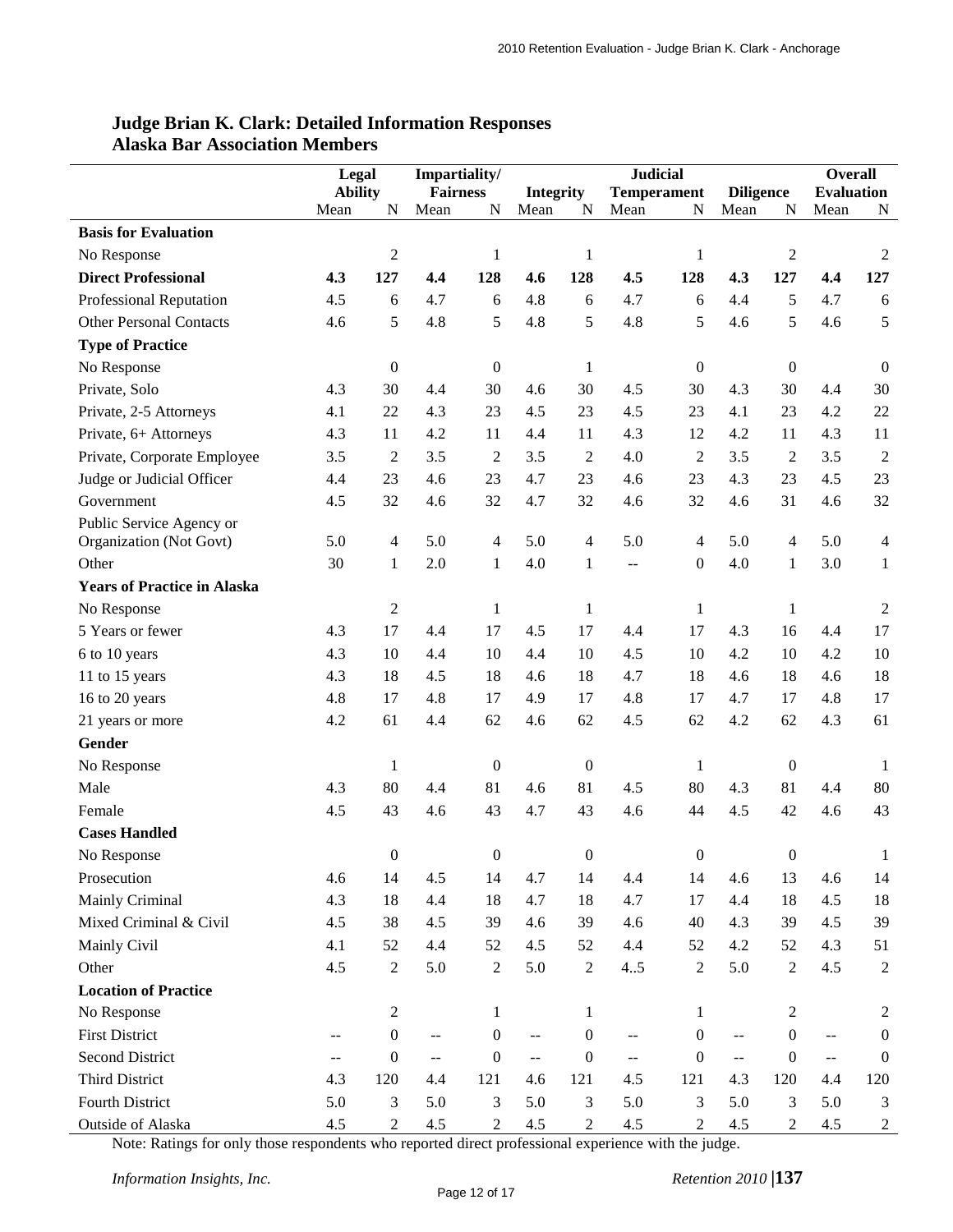## **District Court Judge Brian K. Clark**

## **B. Peace and Probation Officers**

## **Demographic Description**

|                                    |                                           | $\mathbf N$    | $\frac{6}{6}$ |
|------------------------------------|-------------------------------------------|----------------|---------------|
| <b>Type of Work</b>                |                                           |                |               |
|                                    | No Response                               | --             | 0.0%          |
|                                    | <b>State Law Enforcement Officer</b>      | 11             | 42.3%         |
|                                    | Municipal/Borough Law Enforcement Officer | 14             | 53.8%         |
|                                    | Village Public Safety Officer (VPSO)      | --             | 0.0%          |
|                                    | Probation/Parole Officer                  | 1              | 3.8%          |
|                                    | Other                                     | $-$            | 0.0%          |
| <b>Length of Alaska Experience</b> |                                           |                |               |
|                                    | No Response                               | --             | 0.0%          |
|                                    | 5 Years or fewer                          | 3              | 11.5%         |
|                                    | 6 to 10 years                             | 7              | 26.9%         |
|                                    | 11 to 15 years                            | $8\,$          | 30.8%         |
|                                    | 16 to 20 years                            | 3              | 11.5%         |
|                                    | 21 years or more                          | 5              | 19.2%         |
| <b>Gender</b>                      |                                           |                |               |
|                                    | No Response                               | --             | 0.0%          |
|                                    | Male                                      | 21             | 80.8%         |
|                                    | Female                                    | 5              | 19.2%         |
| <b>Location of Work</b>            |                                           |                |               |
|                                    | No Response                               | $-1$           | 0.0%          |
|                                    | <b>First District</b>                     | --             | 0.0%          |
|                                    | <b>Second District</b>                    | --             | 0.0%          |
|                                    | <b>Third District</b>                     | 26             | 100%          |
|                                    | <b>Fourth District</b>                    |                | 0.0%          |
|                                    | Outside of Alaska                         | --             | 0.0%          |
| <b>Community Population</b>        |                                           |                |               |
|                                    | No Response                               | --             | 0.0%          |
|                                    | <b>Under 2,000</b>                        | --             | 0.0%          |
|                                    | Between 2,000 and 35,000                  | $\overline{2}$ | 7.7%          |
|                                    | Over 35,000                               | 24             | 92.3%         |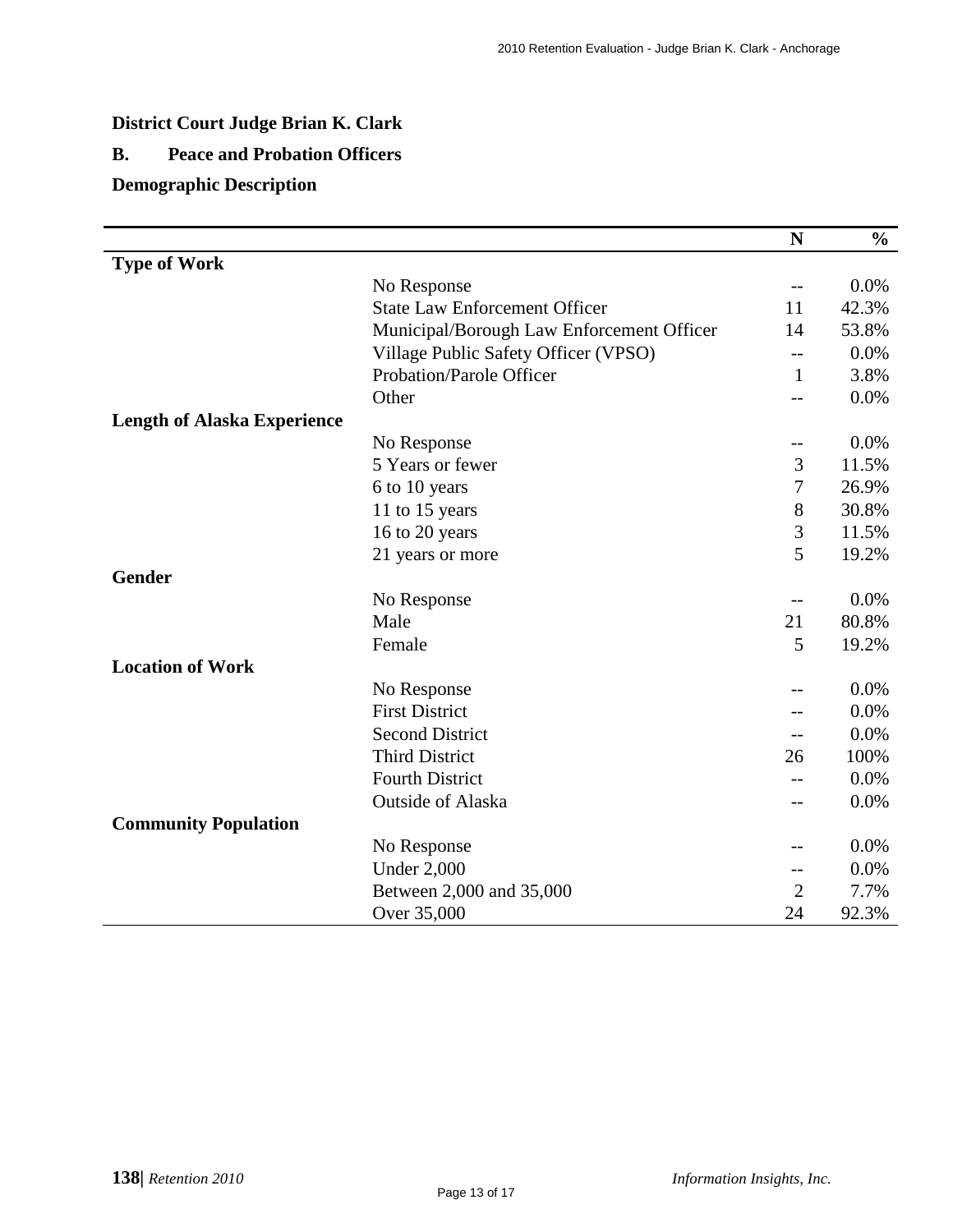### **Judge Brian K. Clark Peace and Probation Officers**

|                                           | Impartiality/   |                  |                          | <b>Judicial</b>  |                          |                  |                                               |                  | <b>Overall</b>    |                          |
|-------------------------------------------|-----------------|------------------|--------------------------|------------------|--------------------------|------------------|-----------------------------------------------|------------------|-------------------|--------------------------|
|                                           | <b>Fairness</b> |                  | <b>Integrity</b>         |                  | <b>Temperament</b>       |                  | <b>Diligence</b>                              |                  | <b>Evaluation</b> |                          |
|                                           | Mean            | N                | Mean                     | $\mathbf N$      | Mean                     | ${\bf N}$        | Mean                                          | ${\bf N}$        | Mean              | N                        |
| <b>Basis for Evaluation</b>               |                 |                  |                          |                  |                          |                  |                                               |                  |                   |                          |
| No Response                               |                 | $\boldsymbol{0}$ |                          | $\boldsymbol{0}$ |                          | $\boldsymbol{0}$ |                                               | $\boldsymbol{0}$ |                   | $\mathbf{0}$             |
| <b>Direct Professional</b>                | 4.5             | 21               | 4.6                      | 21               | 4.8                      | 21               | 4.6                                           | 21               | 4.6               | 21                       |
| Professional Reputation                   | 4.0             | 3                | 4.3                      | 3                | 4.3                      | 3                | 4.0                                           | $\mathfrak{Z}$   | 4.0               | 3                        |
| <b>Other Personal Contacts</b>            | 4.0             | $\mathbf{1}$     | 5.0                      | $\mathbf{1}$     | 5.0                      | $\mathbf{1}$     | 5.0                                           | $\mathbf{1}$     | 5.0               | $\mathbf{1}$             |
| <b>Type of Work</b>                       |                 |                  |                          |                  |                          |                  |                                               |                  |                   |                          |
| No Response                               |                 | $\boldsymbol{0}$ |                          | $\boldsymbol{0}$ |                          | $\boldsymbol{0}$ |                                               | $\boldsymbol{0}$ |                   | $\boldsymbol{0}$         |
| <b>State Law Enforcement Officer</b>      | 4.4             | 8                | 4.6                      | $\,8\,$          | 4.6                      | 8                | 4.5                                           | $\,8\,$          | 4.5               | 8                        |
| Municipal/Borough Law Enforcement Officer | 4.6             | 13               | 4.5                      | 13               | 4.9                      | 13               | 4.6                                           | 13               | 4.7               | 13                       |
| Village Public Safety Officer (VPSO)      | $\overline{a}$  | $\boldsymbol{0}$ | $\mathbb{L} \mathbb{L}$  | $\boldsymbol{0}$ | $\overline{\phantom{a}}$ | $\boldsymbol{0}$ | $\overline{a}$                                | $\boldsymbol{0}$ | $\overline{a}$    | $\boldsymbol{0}$         |
| Probation/Parole Officer                  | $-$             | $\boldsymbol{0}$ | $\overline{a}$           | $\boldsymbol{0}$ | --                       | $\boldsymbol{0}$ | $\overline{\phantom{a}}$                      | $\boldsymbol{0}$ | $\overline{a}$    | $\boldsymbol{0}$         |
| Other                                     | $-$             | $\boldsymbol{0}$ | $\overline{a}$           | $\boldsymbol{0}$ | $-$                      | 0                | $\overline{a}$                                | $\boldsymbol{0}$ | $\overline{a}$    | $\boldsymbol{0}$         |
| <b>Length of Experience</b>               |                 |                  |                          |                  |                          |                  |                                               |                  |                   |                          |
| No Response                               |                 | $\boldsymbol{0}$ |                          | $\boldsymbol{0}$ |                          | $\boldsymbol{0}$ |                                               | $\boldsymbol{0}$ |                   | $\boldsymbol{0}$         |
| 5 Years or fewer                          | 4.5             | $\overline{c}$   | 5.0                      | $\mathfrak{2}$   | 5.0                      | $\boldsymbol{2}$ | 4.5                                           | $\boldsymbol{2}$ | 4.5               | $\overline{c}$           |
| 6 to 10 years                             | 4.7             | 6                | 4.7                      | $\sqrt{6}$       | 4.8                      | 6                | 4.7                                           | 6                | 4.7               | 6                        |
| 11 to 15 years                            | 4.4             | 7                | 4.3                      | 7                | 4.7                      | 7                | 4.4                                           | 7                | 4.6               | 7                        |
| 16 to 20 years                            | 4.5             | $\overline{c}$   | 5.0                      | $\overline{c}$   | 5.0                      | $\mathbf{2}$     | 5.0                                           | $\boldsymbol{2}$ | 5.0               | $\mathfrak{2}$           |
| 21 years or more                          | 4.5             | 4                | 4.5                      | $\overline{4}$   | 4.5                      | 4                | 4.5                                           | $\overline{4}$   | 4.5               | $\overline{\mathcal{L}}$ |
| Gender                                    |                 |                  |                          |                  |                          |                  |                                               |                  |                   |                          |
| No Response                               |                 | $\boldsymbol{0}$ |                          | $\boldsymbol{0}$ |                          | $\boldsymbol{0}$ |                                               | $\boldsymbol{0}$ |                   | $\boldsymbol{0}$         |
| Male                                      | 4.7             | 17               | 4.7                      | 17               | 4.9                      | 17               | 4.7                                           | 17               | 4.8               | 17                       |
| Female                                    | 4.0             | $\overline{4}$   | 4.0                      | $\overline{4}$   | 4.0                      | 4                | 4.0                                           | $\overline{4}$   | 4.0               | 4                        |
| <b>Location of Work</b>                   |                 |                  |                          |                  |                          |                  |                                               |                  |                   |                          |
| No Response                               |                 | $\boldsymbol{0}$ |                          | $\boldsymbol{0}$ |                          | 0                |                                               | $\boldsymbol{0}$ |                   | $\boldsymbol{0}$         |
| <b>First District</b>                     | --              | $\boldsymbol{0}$ | $\overline{a}$           | $\boldsymbol{0}$ | --                       | $\boldsymbol{0}$ | $\sim$ $\sim$                                 | $\boldsymbol{0}$ | $-$               | $\boldsymbol{0}$         |
| <b>Second District</b>                    | --              | $\boldsymbol{0}$ | $\overline{\phantom{a}}$ | $\boldsymbol{0}$ | --                       | $\boldsymbol{0}$ | $\mathord{\hspace{1pt}\text{--}\hspace{1pt}}$ | $\boldsymbol{0}$ | $\sim$ $\sim$     | $\boldsymbol{0}$         |
| <b>Third District</b>                     | 4.5             | 21               | 4.6                      | 21               | 4.8                      | 21               | 4.6                                           | 21               | 4.6               | 21                       |
| Fourth District                           |                 | $\boldsymbol{0}$ |                          | $\boldsymbol{0}$ |                          | 0                |                                               | $\boldsymbol{0}$ |                   | $\boldsymbol{0}$         |
| Outside of Alaska                         |                 | $\boldsymbol{0}$ | $\overline{a}$           | $\boldsymbol{0}$ | $-$                      | $\boldsymbol{0}$ | $\overline{a}$                                | $\mathbf{0}$     | $\overline{a}$    | $\boldsymbol{0}$         |
| <b>Community Population</b>               |                 |                  |                          |                  |                          |                  |                                               |                  |                   |                          |
| No Response                               |                 | $\boldsymbol{0}$ |                          | $\boldsymbol{0}$ |                          | $\mathbf{0}$     |                                               | $\overline{0}$   |                   | $\overline{0}$           |
| <b>Under 2,000</b>                        |                 | $\boldsymbol{0}$ | --                       | $\boldsymbol{0}$ |                          | $\boldsymbol{0}$ |                                               | $\boldsymbol{0}$ |                   | $\boldsymbol{0}$         |
| Between 2,000 and 35,000                  | --              | $\boldsymbol{0}$ | $\overline{a}$           | $\boldsymbol{0}$ | --                       | $\boldsymbol{0}$ | $\overline{a}$                                | $\mathbf{0}$     | $-$               | $\boldsymbol{0}$         |
| Over 35,000                               | 4.5             | 21               | 4.6                      | 21               | 4.8                      | 21               | 4.6                                           | 21               | 4.6               | 21                       |

Note: Ratings for only those respondents who reported direct professional experience with the judge.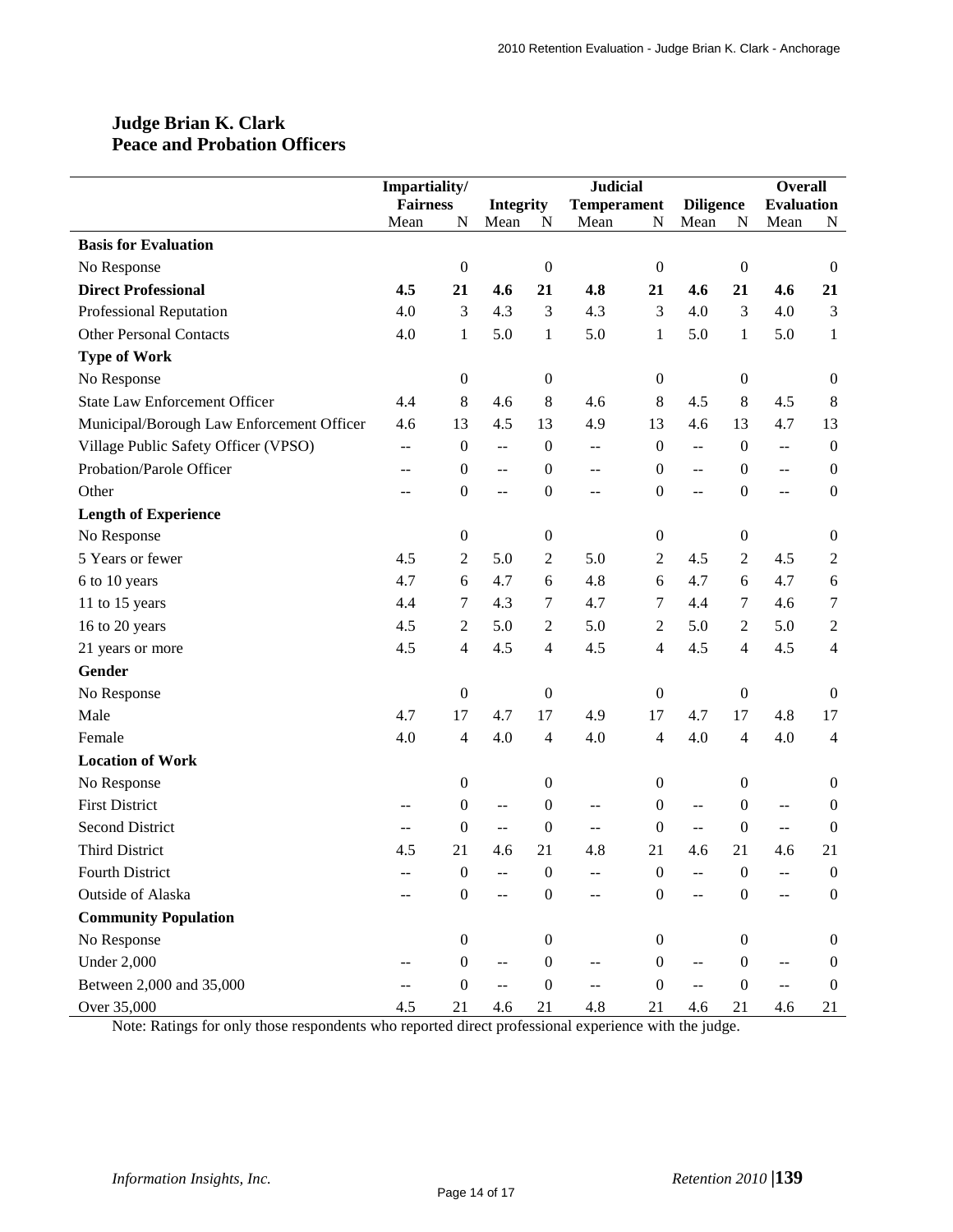| <b>Juror Survey Results</b><br><b>2010 Retention Evaluation</b><br><b>Brian K. Clark</b> |                                |             |    |                   |                |                         |             |             |                           |    |          |    |
|------------------------------------------------------------------------------------------|--------------------------------|-------------|----|-------------------|----------------|-------------------------|-------------|-------------|---------------------------|----|----------|----|
|                                                                                          | <b>Distribution of Ratings</b> |             |    |                   |                |                         |             |             |                           |    |          |    |
| <b>Survey Category</b>                                                                   | %                              | Good<br>(n) | %  | Acceptable<br>(n) | %              | <b>Deficient</b><br>(n) | %           | Poor<br>(n) | Total<br><b>Responses</b> |    |          |    |
| <b>Impartiality/Fairness</b>                                                             | 4.9                            | 91%         | 49 | 9%                | 5              | $0\%$                   | $\mathbf 0$ | $0\%$       | $\Omega$                  | 0% | 0        | 54 |
| <b>Respectful/Courteous</b>                                                              | 4.9                            | 94%         | 51 | 6%                | 3              | $0\%$                   | $\mathbf 0$ | $0\%$       | $\Omega$                  | 0% | 0        | 54 |
| <b>Attentive during Proceedings</b>                                                      | 4.9                            | 85%         | 46 | 15%               | 8              | $0\%$                   | $\mathbf 0$ | 0%          | 0                         | 0% | 0        | 54 |
| <b>Control over Proceedings</b>                                                          | 4.9                            | 89%         | 48 | 11%               | 6              | 0%                      | $\Omega$    | $0\%$       | $\Omega$                  | 0% | 0        | 54 |
| Intelligence/Skill as a Judge                                                            | 4.9                            | 87%         | 47 | 13%               | $\overline{7}$ | $0\%$                   | $\mathbf 0$ | $0\%$       | 0                         | 0% | 0        | 54 |
| <b>Overall Evaluation</b>                                                                | 4.9                            | 87%         | 47 | 13%               | $\overline{7}$ | 0%                      | $\mathbf 0$ | $0\%$       | 0                         | 0% | $\Omega$ | 54 |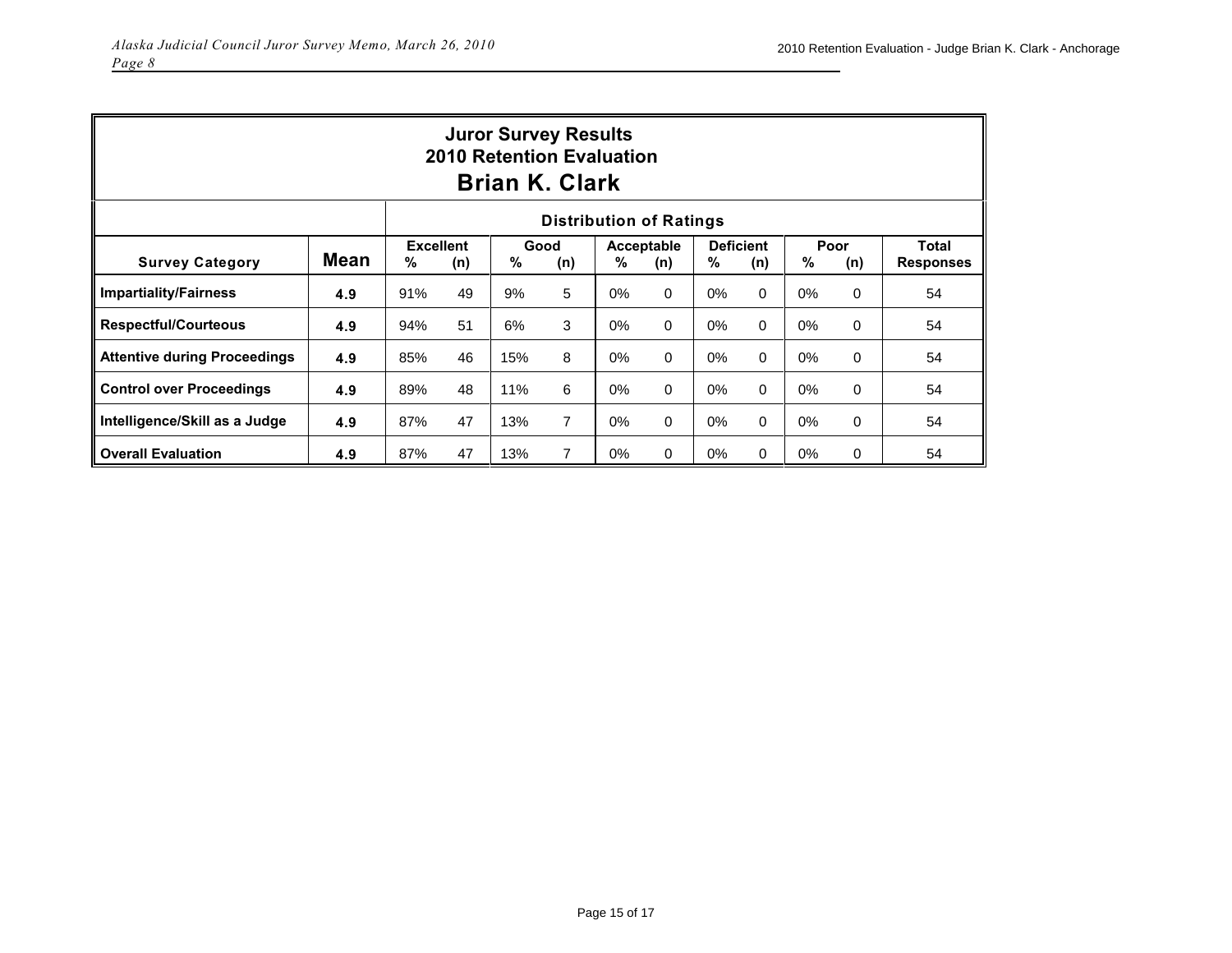|                              |                       |     |           |     |    | <b>Brian K. Clark</b> | <b>Court Employee Survey Results</b><br><b>2010 Retention Evaluation</b> |             |    |             |      |                           |
|------------------------------|-----------------------|-----|-----------|-----|----|-----------------------|--------------------------------------------------------------------------|-------------|----|-------------|------|---------------------------|
| Question                     | <b>Excellent</b><br>% | (n) | Good<br>% | (n) | %  | Acceptable<br>(n)     | <b>Deficient</b><br>%                                                    | (n)         | %  | Poor<br>(n) | Mean | Total<br><b>Responses</b> |
| <b>Impartiality/Fairness</b> | 73%                   | 46  | 22%       | 14  | 5% | 3                     | 0%                                                                       | $\mathbf 0$ | 0% | $\Omega$    | 4.7  | 63                        |
| Integrity                    | 72%                   | 46  | 23%       | 15  | 5% | 3                     | 0%                                                                       | 0           | 0% | $\mathbf 0$ | 4.7  | 64                        |
| <b>Judicial Temperament</b>  | 75%                   | 48  | 22%       | 14  | 3% | $\overline{2}$        | 0%                                                                       | $\mathbf 0$ | 0% | $\mathbf 0$ | 4.7  | 64                        |
| <b>Diligence</b>             | 70%                   | 44  | 25%       | 16  | 5% | 3                     | 0%                                                                       | $\mathbf 0$ | 0% | $\mathbf 0$ | 4.7  | 63                        |
| <b>Overall Evaluation</b>    | 72%                   | 47  | 25%       | 16  | 3% | $\overline{2}$        | 0%                                                                       | 0           | 0% | 0           | 4.7  | 65                        |